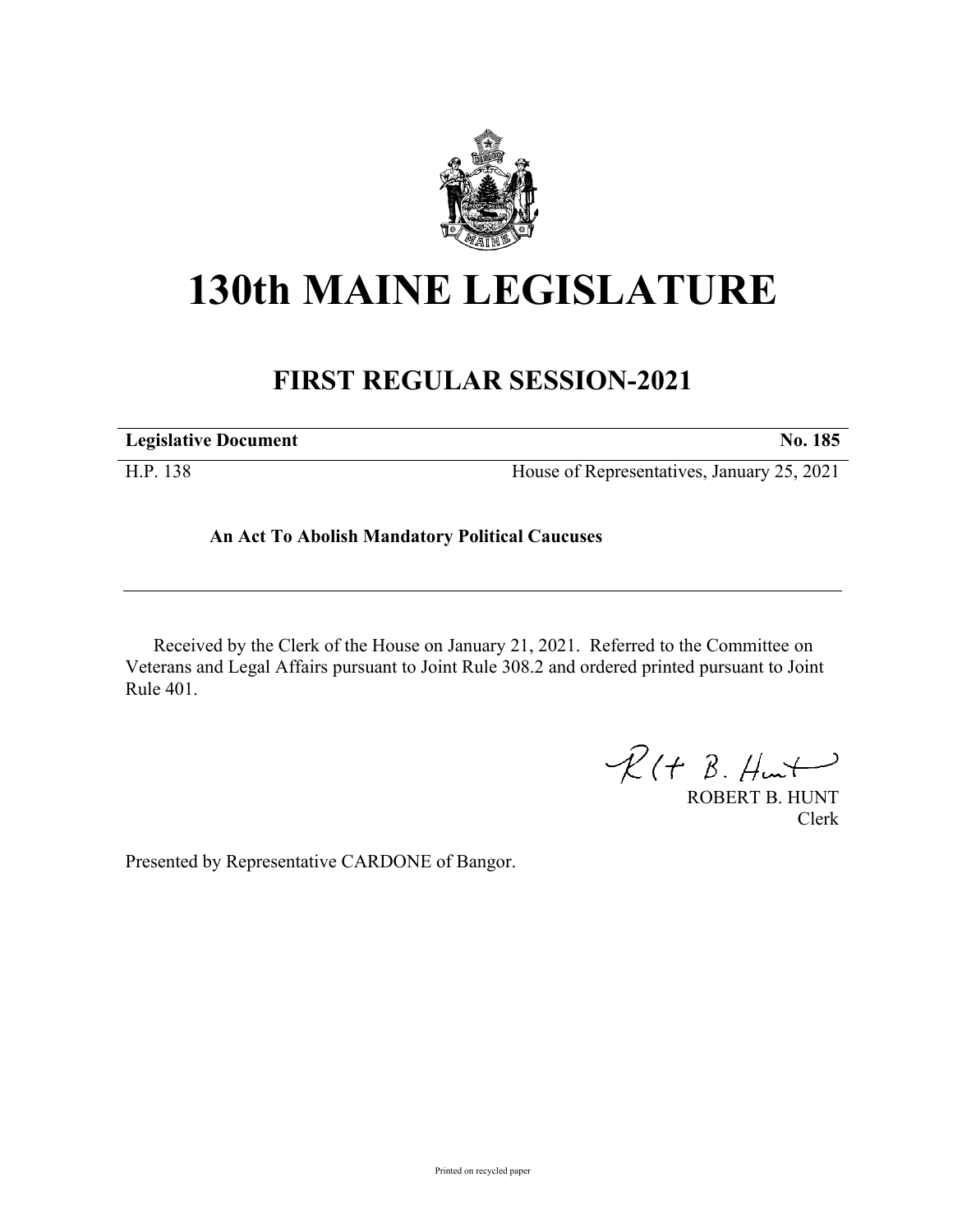1 **Be it enacted by the People of the State of Maine as follows:**

2 **Sec. 1. 21-A MRSA §158,** as amended by PL 2009, c. 253, §14, is further amended 3 to read:

#### 4 **§158. Municipal caucus**

5 During the gubernatorial election year, the registrar shall attend the any biennial 6 municipal caucus of each held by a qualified party for at least 30 minutes preceding the 7 commencement of the caucus at the location where the caucus is being held. During the 8 presidential election year, the registrar shall attend the any biennial municipal caucus of 9 each held by a qualified party for at least one hour preceding the commencement of the 10 caucus at the location where the caucus is being held. The registrar shall accept the 11 registrations and enrollments of all qualified voters who attempt to register and enroll, and 12 all persons so registered and enrolled may participate in their party caucus. The registrar 13 shall allow all persons to register or enroll who are present at the caucus at the end of the 14 30-minute or one-hour registration period.

15 **Sec. 2. 21-A MRSA §301, sub-§1,** as amended by PL 2017, c. 254, §1, is further 16 amended to read:

17 **1. Primary election.** A party qualifies to participate in a primary election if its 18 designation was listed on the ballot of either of the 2 preceding general elections and if:

19 A. The party held municipal caucuses as prescribed by Article 2 in at least one 20 municipality in a minimum of 14 counties in the State during the election year in which 21 the designation was listed on the ballot and any interim election year and fulfills this 22 same requirement during the year of the primary election;

23 B. The party held a state convention as prescribed by Article III 3 during the election 24 year in which the designation was listed on the ballot and any interim election year; 25 and

26 E. At least 10,000 voters enrolled in the party voted in the last general election, except 27 that a qualified party does not have to meet this enrollment until the 2nd general 28 election after it has qualified and thereafter.

29 Each state party committee must file a statement with the Secretary of State on or before 30 March 20th certifying that the party has held the municipal caucuses required by paragraph 31 A. The statement must be signed by the party chair or the chair's designated agent.

32 **Sec. 3. 21-A MRSA §302, sub-§3,** as amended by PL 1999, c. 450, §4, is repealed.

33 **Sec. 4. 21-A MRSA §302, sub-§4,** as amended by PL 1999, c. 450, §5, is further 34 amended to read:

35 **4. Convention.** A party that has qualified under subsections 1 and 2 to participate in 36 a primary election must in that same year conduct the municipal caucuses under subsection 37 3-and hold a state convention as prescribed by Article III 3 in order to have the party 38 designation of its candidates printed on the ballot in the general election of that year. The 39 voter or group of voters who files the declaration of intent may perform the duties of the 40 state committee under section 321, subsection 1 for the party's initial convention.

41 **Sec. 5. 21-A MRSA §303, sub-§4,** as amended by PL 2013, c. 131, §11, is repealed.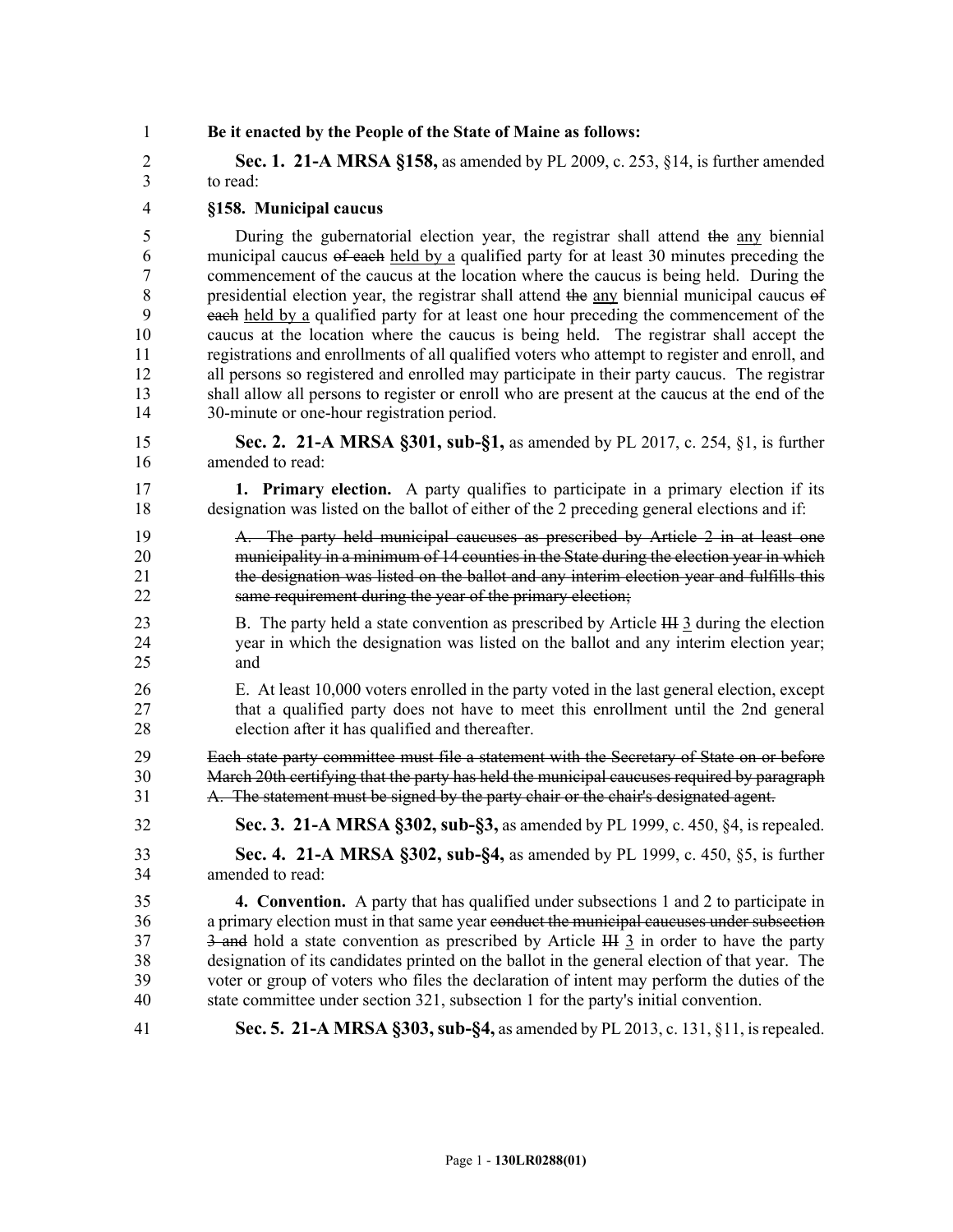1 **Sec. 6. 21-A MRSA §303, sub-§5,** as amended by PL 2013, c. 131, §11, is further 2 amended to read:

3 **5. Convention.** A party that has qualified under subsections 1 and 2 to participate in 4 a primary election must in that same year conduct the municipal caucuses under subsection 5 4 and hold a state convention as prescribed by Article 3, in order to have the party 6 designation of its candidates printed on the ballot in the general election of that year. The 7 voters who file the declaration of intent may perform the duties of the state committee 8 under section 321, subsection 1 for the party's initial convention.

9 **Sec. 7. 21-A MRSA §311, first ¶,** as amended by PL 2005, c. 387, §3, is further 10 amended to read:

11 A biennial municipal caucus may be held by any political party for the purpose of 12 electing for any purpose authorized by party rules, including the election of delegates to a 13 state convention and for any other business. A biennial municipal caucus is governed by 14 the following provisions.

15 **Sec. 8. 21-A MRSA §311, sub-§1,** as amended by PL 2017, c. 248, §4, is further 16 amended to read:

17 **1. Call.** The caucus may be called by the chair or a majority of the members of the 18 municipal committee of a political party. If the municipal committee fails to does not call 19 a caucus to be held before March 20th during a general election year and party rules require 20 the election of delegates to a state convention by municipal caucus, the county committee 21 may call the caucus. At the request of that the committee that called a caucus in accordance 22 with this subsection, the municipal officers shall provide available space in a public 23 building for a caucus. The municipality may charge a rental fee or janitorial service fee for 24 the available space. A municipality municipal committee of a political party may hold its 25 caucus outside the municipality if several municipalities municipal committees of the same 26 political party elect to meet on a consolidated basis or if the committee calling the caucus 27 in accordance with this subsection determines that a facility outside the municipality is 28 more suitable.

- 29 **Sec. 9. 21-A MRSA §311, sub-§2,** as amended by PL 2005, c. 387, §3, is repealed.
- 30 **Sec. 10. 21-A MRSA §321, sub-§1,** as amended by PL 2005, c. 387, §4, is further 31 amended to read:

32 **1. Time, place and representation.** The party's state committee shall determine the 33 time, place and basis of representation for the convention, including whether delegates are 34 elected at biennial municipal caucuses or selected by county committees. Delegates must 35 be qualified to vote in the party's primary election unless otherwise permitted by party rules.

- 36 **Sec. 11. 21-A MRSA §363, first ¶,** as amended by PL 2019, c. 636, §2, is further 37 amended to read:
- 38 The meeting of a political committee as required by sections 371, 374-A, 381, 382 and 39 393 is governed by the following provisions.
- 40 **Sec. 12. 21-A MRSA §363, sub-§2, ¶A,** as corrected by RR 2019, c. 2, Pt. B, §49, 41 is repealed.
- 42 **Sec. 13. 21-A MRSA §363, sub-§5,** as enacted by PL 2011, c. 409, §1, is repealed.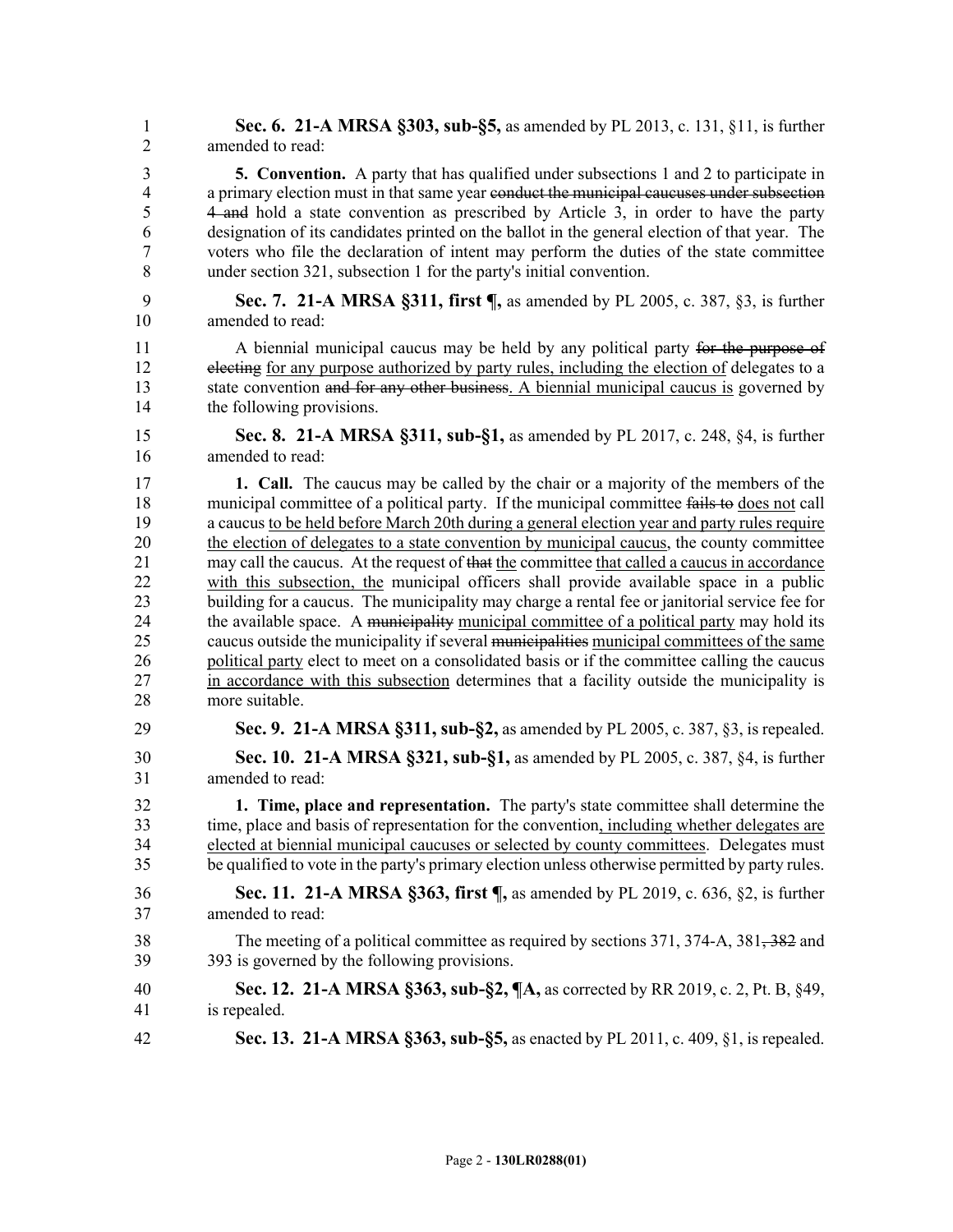1 **Sec. 14. 21-A MRSA §365,** as amended by PL 2019, c. 636, §4, is further amended 2 to read:

#### 3 **§365. Jurisdiction**

4 The political committee that has jurisdiction over the choice of a candidate for 5 nomination or a nominee to fill a vacancy under sections 371, 374-A<sub>5</sub> and 381 and 382 is 6 as follows.

7 **1. Municipal committee.** Choices for Representative to the Legislature must be made 8 by a municipal committee when a representative district consists of one municipality, by a 9 joint meeting of municipal committees when a representative district consists of 2 or more 10 municipalities or by members of a municipal committee or committees residing within a 11 representative district when the representative district includes a part of a municipality or 12 **parts of different municipalities.** 

13 **2. County committee.** A county committee makes choices for all county offices, 14 except that committee members residing within county commissioner districts make 15 choices for county commissioner, and committee members residing within senatorial 16 districts make choices for State Senator and committee members residing within 17 representative districts make choices for Representative to the Legislature.

18 **3. District committee.** A district committee makes choices for Representative to 19 Congress.

20 **4. State committee.** A state committee makes choices for Governor, United States 21 Senator and presidential elector.

22 **Sec. 15. 21-A MRSA §381,** as amended by PL 1997, c. 436, §56, is further amended 23 to read:

#### 24 **§381. State Senators and Representatives to the Legislature**

25 When there is a vacancy in the office of State Senator or Representative to the 26 Legislature, the Governor shall issue a proclamation declaring the vacancy and ordering a 27 special election under section 366.

28 **1. Nominees chosen.** The Governor shall order the appropriate political committees 29 to meet and shall set the deadline for choosing nominees. The political committees shall 30 follow the procedure outlined in section 363.

- 31 **Sec. 16. 21-A MRSA §382,** as amended by PL 2011, c. 409, §2, is repealed.
- 

32 **SUMMARY**

- 33 This bill eliminates mandatory municipal caucuses under state law by:
- 34 1. Repealing the requirements that a political party hold municipal caucuses to 35 participate in a primary election or to have the party designation of its candidates printed 36 on a general election ballot;
- 37 2. Clarifying that the state committee of each political party may, by party rule, 38 determine whether the delegates to its state convention must be elected at biennial 39 municipal caucuses or selected by county committees; and